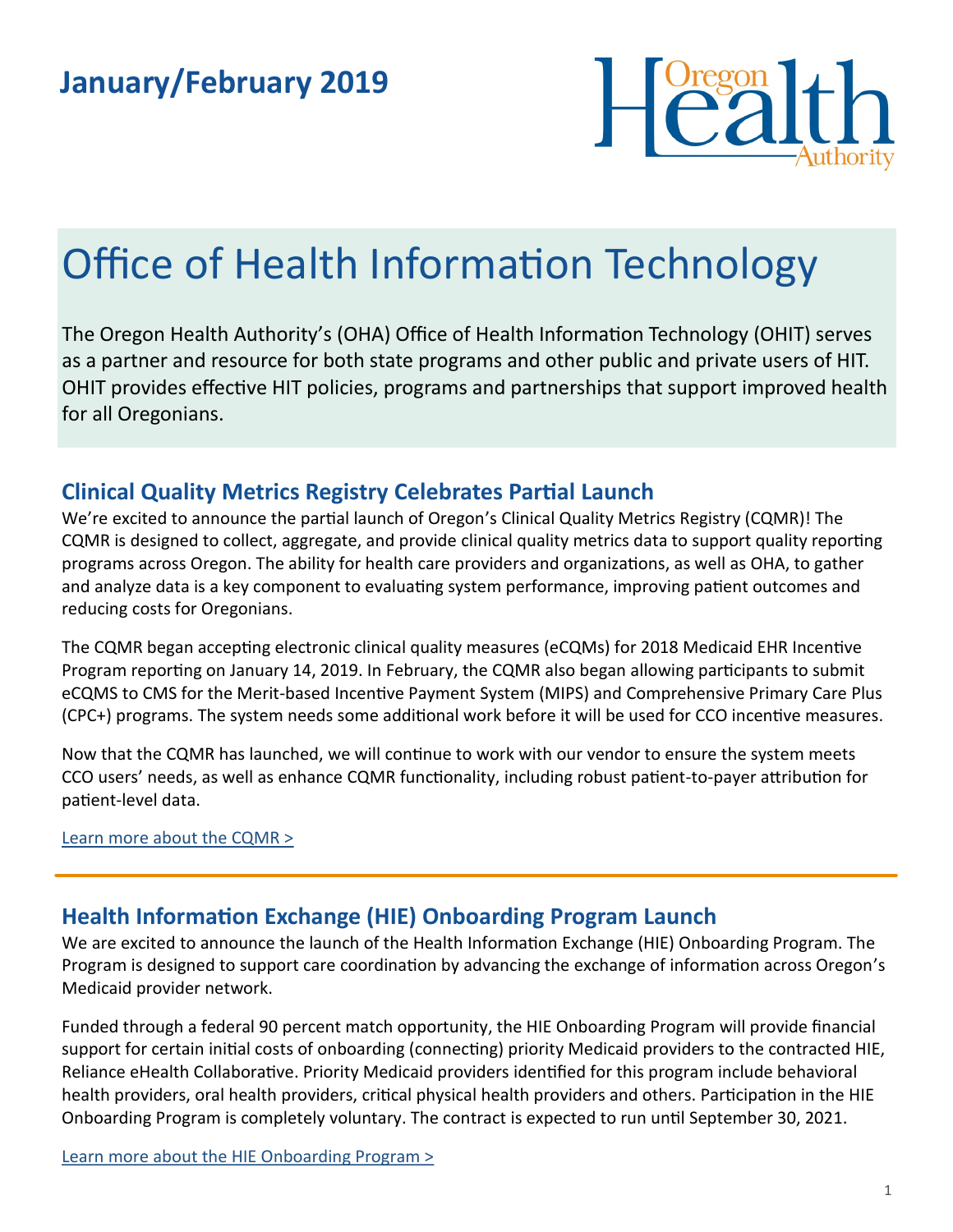## **January/February 2019**



#### **Medicaid EHR Incentive Program Announces Program Year 2018 Attestation Extension**

Oregon's Medicaid Electronic Health Records (EHR) Incentive Program has secured a Program Year 2018 attestation extension from the Centers for Medicare & Medicaid Services (CMS), the federal body that governs the Program. Participants now have until **April 30, 2019** to finalize PY2018 attestation submissions. These extra 30 days will provide crucial time for participants to ensure correct submission of their attestation to the Medical Assistance Provider Incentive Repository ([MAPIR\),](https://www.or-medicaid.gov/ProdPortal/) as well as submission of their electronic Clinical Quality Measure (eCQM) data to the Clinical Quality Metrics Registry ([CQMR\)](https://www.oregon.gov/oha/HPA/OHIT/Pages/CQMR.aspx).

The Medicaid EHR Incentive Program offers eligible providers and hospitals financial incentives to adopt, implement, or upgrade to certified EHR technology and become meaningful users of the technology. EHRs can help improve the quality and coordination of patient care across settings, as well as provide patients with immediate access to their complete and secure health records through patient portals. The Program has been in operation since 2011 and will run through 2021.

[Learn more about the Program >](https://www.oregon.gov/oha/HPA/OHIT-MEHRIP/Pages/index.aspx)

#### **HITOC Highlights: February Meeting Recap**

We had an exciting February meeting of the Health Information Technology Oversight Council (HITOC), where we welcomed new and returning members with a packed agenda.

The meeting featured the topic of Social Determinants of Health and HIT, including a panel comprised of representatives from Regional Health Information Collaborative, Project Access NOW, and Columbia Gorge Health Council. HITOC and the panelists discussed current efforts at their organizations, the lessons the panelists have learned about HIT and social determinants of health, upcoming issues and opportunities, and ways that HITOC might support HIT and social determinants of health work.

HITOC also finalized its 2019 Work Plan, following Oregon Health Policy Board's approval of its major 2019 priorities earlier in the week. The Work Plan describes the areas HITOC will address in 2019 and how those priorities connect to the goals laid out in its strategic plan. Priorities include exploratory work in HIT and patient engagement, HIT and social determinants of health/health equity and next steps for statewide health information sharing ("network of networks") efforts. You can find the complete work plan [here.](https://www.oregon.gov/oha/HPA/OHIT-HITOC/Documents/HITOC2019WorkPlan_FinalApproved.pdf) 

We're looking forward to the annual HITOC retreat in April , where the Council will work on dashboards and milestones that show Oregon's HIT landscape and progress toward goals, continue exploratory work on social determinants of health and HIT, and discuss next steps for statewide health information sharing ("network of networks") efforts.

You can find materials from the February meeting, including presentation slides, our bimonthly program updates, and meeting recording at our website  $\geq$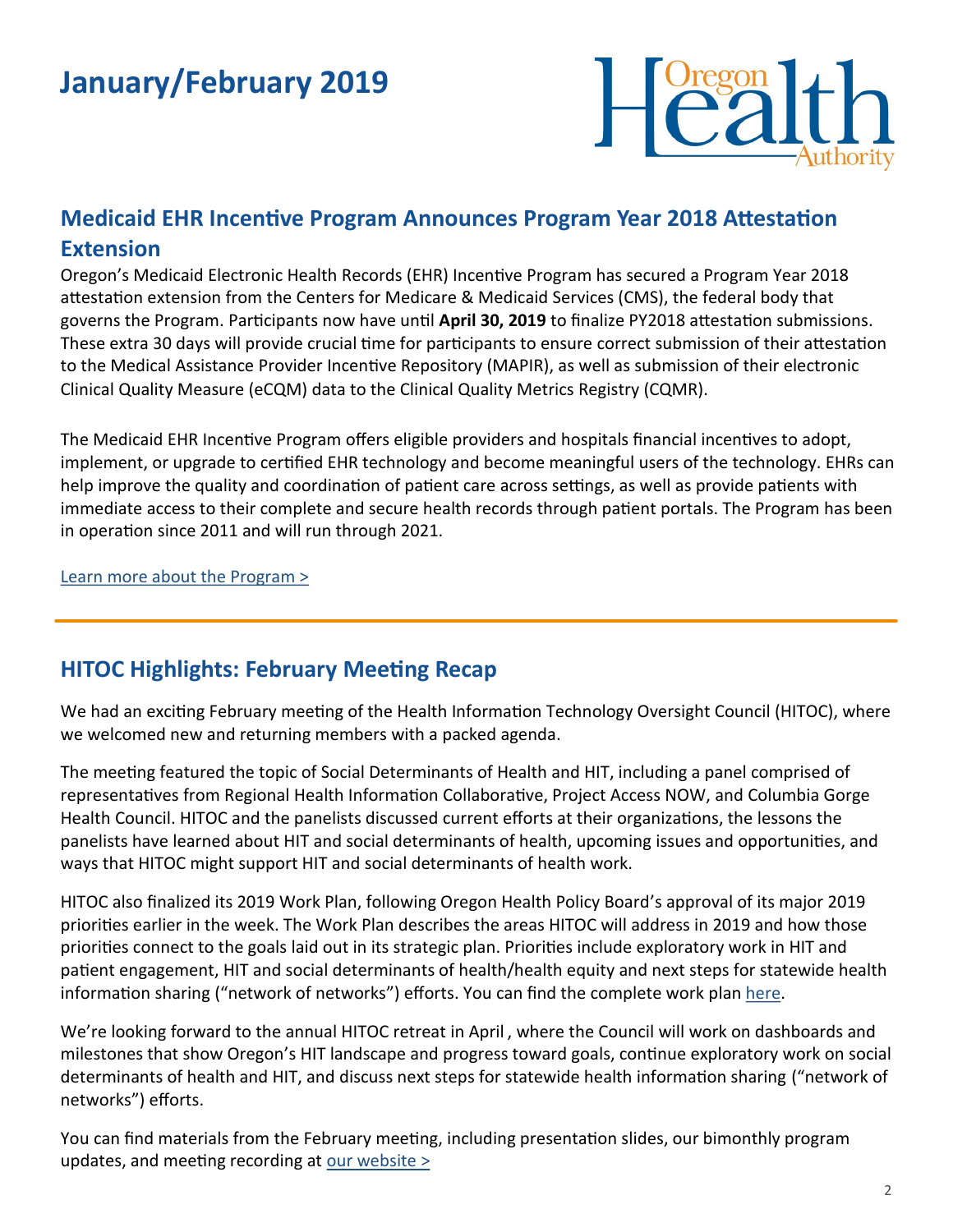## **January/February 2019**



#### **Proposed Rule: Improved EHR Interoperability**

The U.S. Department of Health and Human Services (HHS) proposed new rules to support seamless and secure access, exchange, and use of electronic health information. The rules, issued by the Centers for Medicare & Medicaid Services (CMS) and the Office of the National Coordinator for Health Information Technology (ONC), seek to increase choice and competition while fostering innovation that promotes patient access to and control over their health information.

**CMS' proposed changes** to the health care delivery system support the MyHealthEData initiative and would increase the seamless flow of health information, reduce burden on patients and providers, and foster innovation by unleashing data for researchers and innovators. This rule also proposes to publicly report providers or hospitals that participate in "information blocking," practices that unreasonably limit the availability, disclosure, and use of electronic health information undermine efforts to improve interoperability. Making this information publicly available may incentivize providers and clinicians to refrain from such practices.

**ONC's proposed rule** promotes secure and more immediate access to health information for patients and their health care providers and new tools allowing for more choice in care and treatment. Specifically, the proposed rule calls on the health care industry to adopt standardized application programming interfaces (APIs), which will help allow individuals to securely and easily access their health information using smartphones and other mobile devices. The rule would require that patient electronic access to this electronic health information be made available at no cost.

[Learn more about the proposed rules and opportunity for comment >](https://www.hhs.gov/about/news/2019/02/11/hhs-proposes-new-rules-improve-interoperability-electronic-health-information.html)

#### **Federal Policy Update: 2019 Interoperability Standards Advisory Reference Edition is Now Available**

The Office of the National Coordinator for health Information Technology (ONC) has released the Interoperability Standards Advisory (ISA) 2019 Reference Edition. The ISA contains a variety of standards and implementation specifications to meet interoperability needs in health care and is curated by developers, experts, and other stakeholders, and the latest edition incorporates feedback received during the comment period that ended on October 1, 2018.

[You can find the latest ISA through the ONC here >](https://www.healthit.gov/buzz-blog/health-it/the-2019-interoperability-standards-advisory-reference-edition-is-now-available)